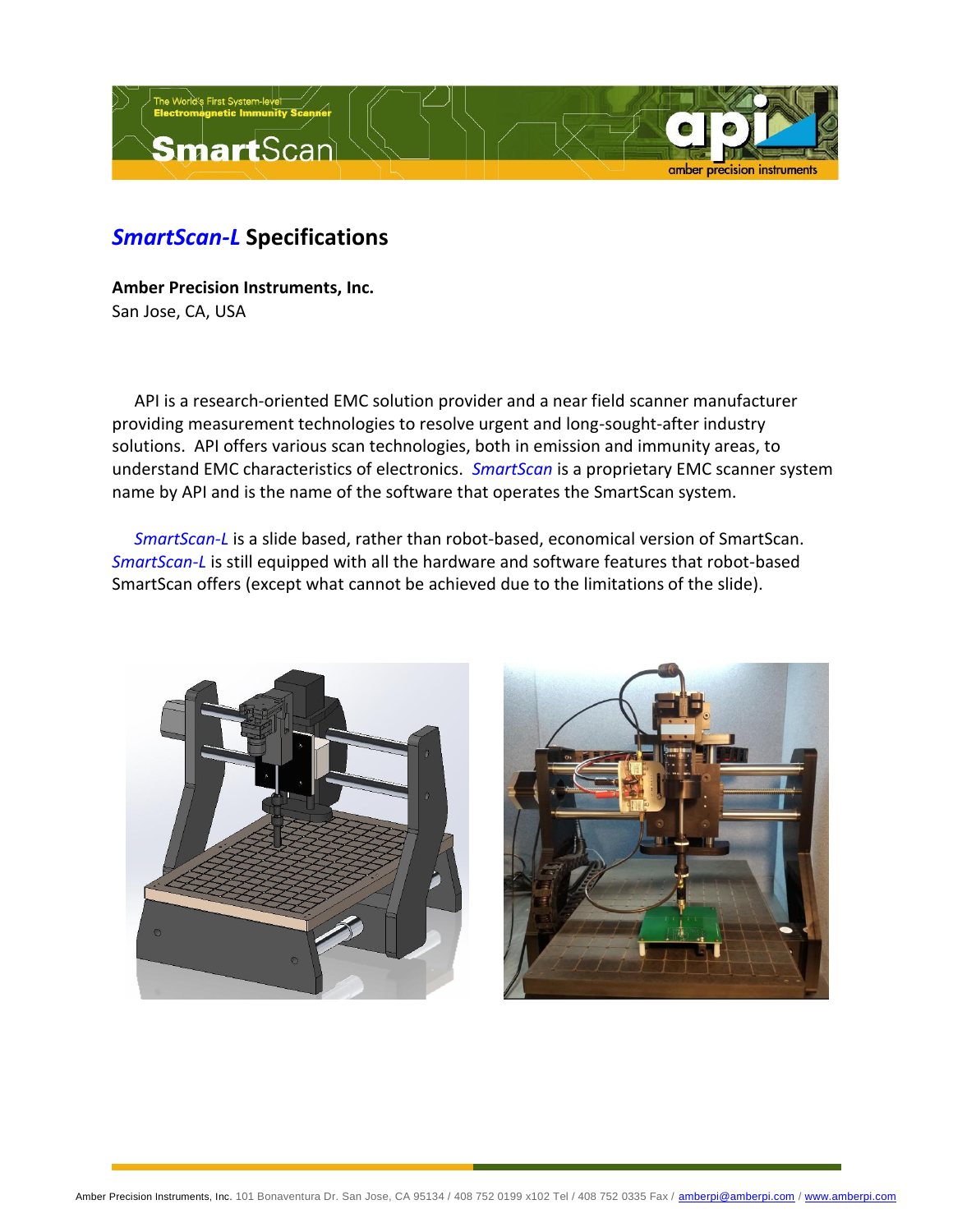



| <b>Categories</b>      | <b>Descriptions</b>                                                                                                                                                                                                                                                                                                   |
|------------------------|-----------------------------------------------------------------------------------------------------------------------------------------------------------------------------------------------------------------------------------------------------------------------------------------------------------------------|
| Platform               | Tabletop<br>$\overline{\phantom{a}}$<br>WxDxH = 45 cm x 45 cm x 60 cm $(17.8" \times 17.8" \times 23.6")$<br>Power supply requirement: $110V \approx 230V$ , $50 \approx 60Hz$ AC; 15 A<br>$\blacksquare$<br>- Power consumption: < 1 kW (peak consumption, 1.5 kW)<br>- Weight: 20 Kg                                |
| Probe<br>positioning   | - XYZ slide<br>0 degree and 90 degree two position z-axis rotation manually or<br>$\sim$<br>optional motor driven<br>- 7 cm up / down z-stroke<br>- Positioning accuracy: 0.1mm                                                                                                                                       |
| Telescopic<br>Z-motion | It exerts only the probe weight to the DUT surface even after the<br>$\blacksquare$<br>probe tip touches the DUT surface<br>- Z-motion clearance: 5 cm                                                                                                                                                                |
| Scan plate             | - 3/4" thick Stonewood (non-conducting paper and resin material)<br>- Max. scan area: $30 \text{ cm}$ X 30 cm (900 cm $\textdegree{}2)$                                                                                                                                                                               |
| Integrated<br>camera   | - Camera: ImagingSource DFX72BUC02<br>Lens: Pantax C1614-M<br>$\overline{\phantom{a}}$<br>It takes DUT pictures and the images are automatically imported to<br>SmartScan. All scan points / areas are defined over the picture and<br>scan results are superimposed over the picture point by point in real<br>time. |
| Touch sensor           | Automatic height detection of DUT and elements on DUT, which<br>enables constant height scan from DUT element's surface                                                                                                                                                                                               |
| Other                  | System operation computer and monitor<br>Easy mount and demount RF amplifier bracket<br>DC power supply cable for the RF amps<br>One integrated camera with a 16mm C-mount lens to take DUT<br>pictures<br>Telescopic probe mounting ball-spline (5 cm of Z-direction clearance)                                      |

amber precision instruments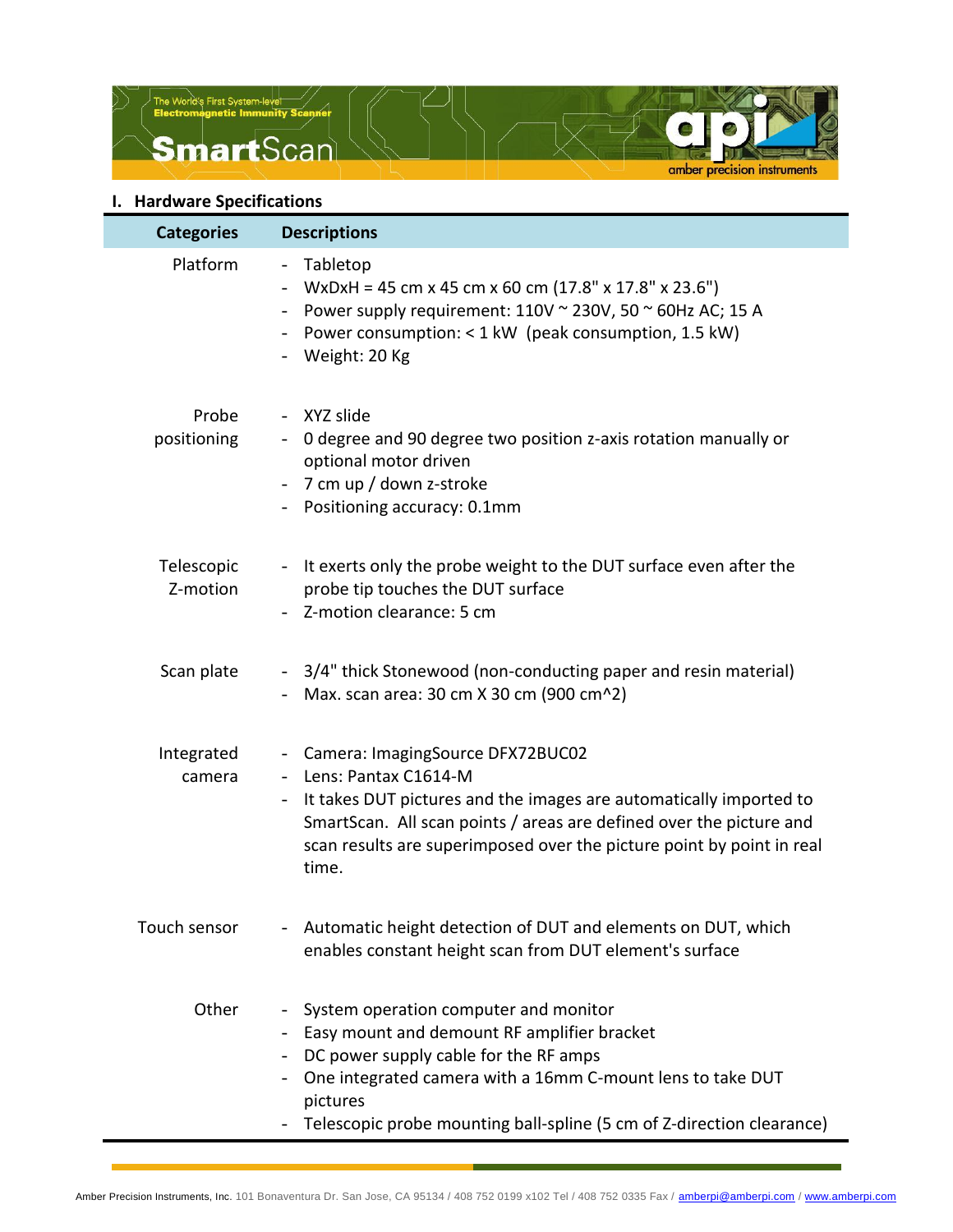



## **II. Software Features**

| <b>Categories</b>         | <b>Descriptions</b>                                                                                                                                                                                                                                                                                                                                        |
|---------------------------|------------------------------------------------------------------------------------------------------------------------------------------------------------------------------------------------------------------------------------------------------------------------------------------------------------------------------------------------------------|
| Scan<br>technologies      | Integration of multiple scan technologies in the same hardware and<br>$\blacksquare$<br>software platform                                                                                                                                                                                                                                                  |
|                           | Emission scan technology options<br>$\overline{\phantom{0}}$<br>Electro-magnetic Interference (EMI) scan<br>$\circ$<br>Field calculation<br>O<br>Phase measurement (broad band/narrow band, automated)<br>O<br>NF to FF transformation<br>$\circ$<br><b>Emission Source Microscopy (ESM)</b><br>O                                                          |
|                           | Immunity scan technology options<br>$\overline{\phantom{0}}$<br>Electro-static Discharge scan (ESD)<br>$\circ$<br>RF Immunity (RFI) scan<br>$\circ$<br>Current spreading scan (CSP)<br>$\circ$<br>Resonance scan (RS)<br>$\circ$                                                                                                                           |
| Scan Area Editor<br>(SAE) | DUT picture taking with the integrated camera. The picture is<br>$\blacksquare$<br>automatically imported to <b>SmartScan-L</b> for scan area definition<br>Scan areas are defined over either<br>a DUT picture that is taken by the integrated camera<br>$\circ$<br>an imported DUT picture<br>$\circ$<br>imported ODB++ files (optional item)<br>$\circ$ |
|                           | Multiple scan area shapes (points, lines, rectangles); any shape scan<br>$\blacksquare$<br>area or contour with multiple heights. Multiple scan areas with<br>different heights can be defined<br>Repositioning of defined scan areas<br>$\overline{\phantom{0}}$                                                                                          |
|                           | Flexible scan area adjustment<br>$\overline{\phantom{0}}$<br>shape or size can be adjusted by grabbing a corner point or a<br>$\circ$<br>boundary line and repositioning.<br>scan of some points can be skipped by cutting out those points or<br>$\circ$<br>area                                                                                          |
|                           | Scan step definition by arrays or distances between scan points<br>Stitching multiple shots - When a DUT is too large to capture with one                                                                                                                                                                                                                  |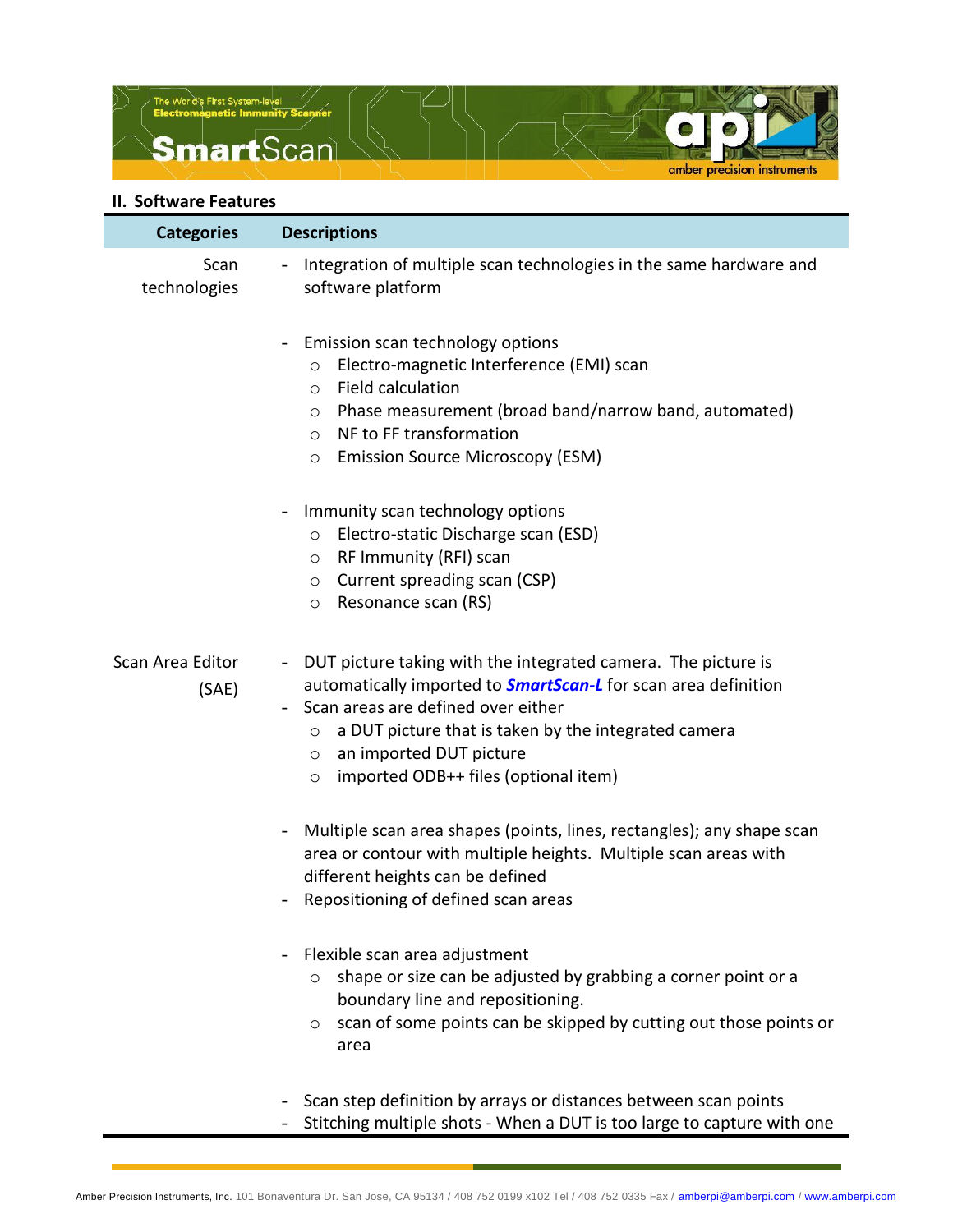

|                          | camera shot, then the SW takes multiple shots of partial DUT, and<br>stitch them together to generate one whole DUT picture<br>PCB layout importing (optional) - scan areas can be defined and<br>$\overline{\phantom{0}}$<br>results can be shown over an imported PCB layout files (ODB++)                        |
|--------------------------|---------------------------------------------------------------------------------------------------------------------------------------------------------------------------------------------------------------------------------------------------------------------------------------------------------------------|
|                          | - Scan height control:<br>Constant height scan from a reference height<br>$\circ$<br>Constant height scan from top of PCB components<br>$\circ$                                                                                                                                                                     |
| Field<br>components      | - Selection of fields in X direction, Y direction or successive scan of both<br>directions without user's interruption<br>0 degree (X-direction) or 90 degree (Y-direction) two positions                                                                                                                           |
| X-Y offset<br>correction | - There can be some offset between the designated scan points and<br>real probe landing coordinates. The offset can be adjusted by<br>mechanical offset correction module, only one adjustment for every<br>and all scan points.                                                                                    |
| Instrument<br>setting    | Key parameters of instruments, such as, SA, VNA, oscilloscope, signal<br>generator or TLP can be set from SmartScan<br>Or using existing instrument settings by by-passing SmartScan                                                                                                                                |
| Set-up wizard            | - Guides a user to complete a scan set-up step by step not to make<br>mistakes or omitting steps. The software does not allow a scan to<br>start unless every necessary step has been defined                                                                                                                       |
| Component<br>library     | - S21 of each hardware component, such as amps, cables, etc., are<br>stored in the library. The data can be pulled out to make loss or gain<br>corrections to the measured numbers<br>Quick system factor can be made by combining the S21's (optional)<br>Frequency response of each provided probe is stored here |
| Post-processing          | Equations can be written with trigonometric, exponential, logarithmic<br>or other common mathematical operators, and applied to existing<br>data (optional)<br>System factors can be applied for absolute field calculation at a certain<br>electrical height (optional)                                            |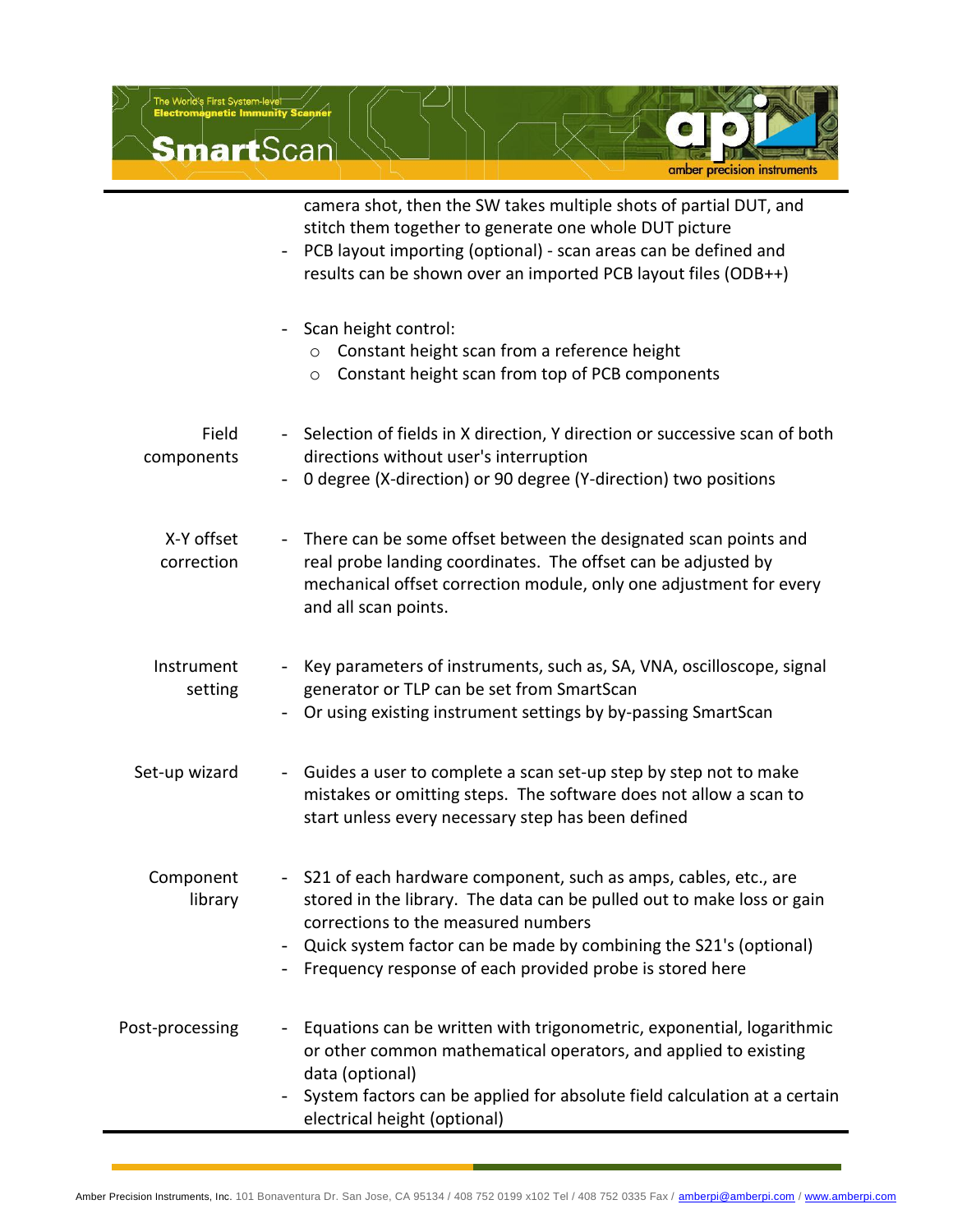

Continuous run of multiple scan projects